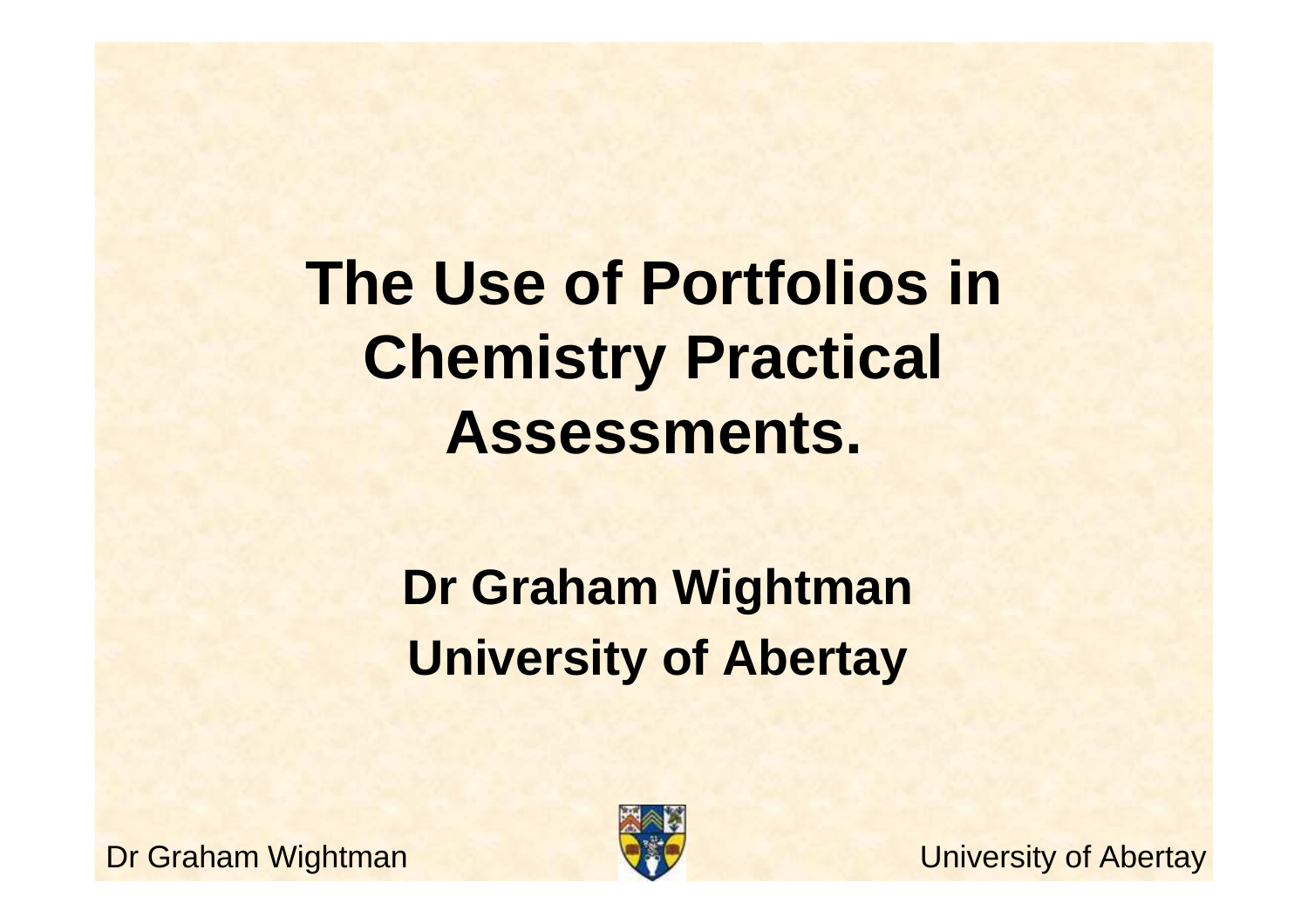# Modules Involving a Portfolio

- Four modules where we have introduced portfolios
- FS0705, a first year module on basic techniques
	- –Microscopy, tlc, spatter patterns
- FS0802, an introductory analytical module
	- –Sample preparation, titrations, spectroscopy
- FS0901 and FS0902, a 'circus' of different practicals
	- – 4 recovery and examination labs, plus 4 others (e.g. paint, GRIM, metal properties, GSR)
	- – Pyrolysis, charring, flame spread, accelerant and explosive analysis

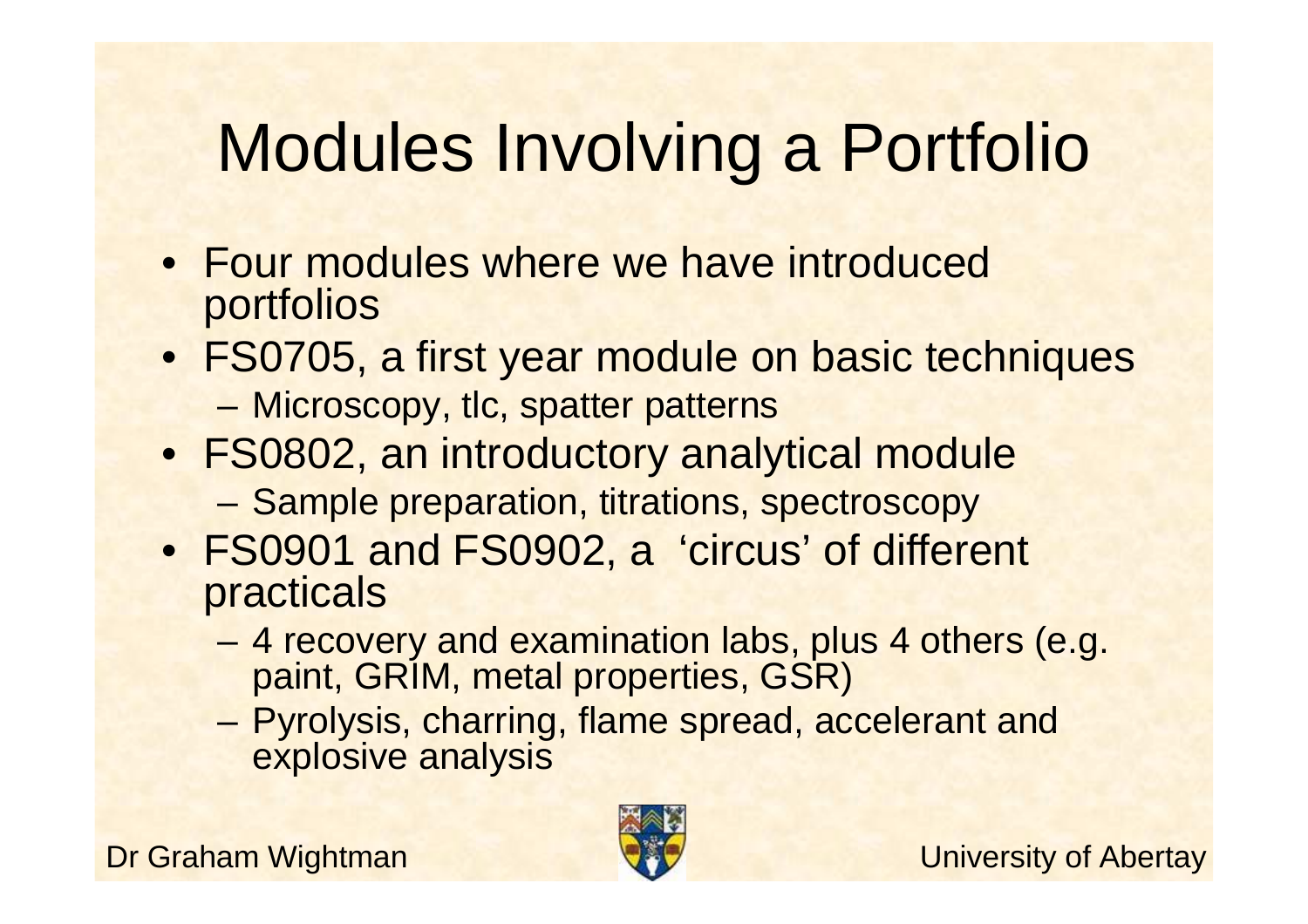# FS0705: background planning

- A new module with 9 practicals
- We considered the option of a skills test
	- and the state of the state But we want to develop note-taking skills
- Considered separate reports
	- and the state of the state This would give regular feedback
	- – But is intensive (weekly marking), and discourages use of a labbook
- The labbook is inspected each week but is marked at the end of the series.

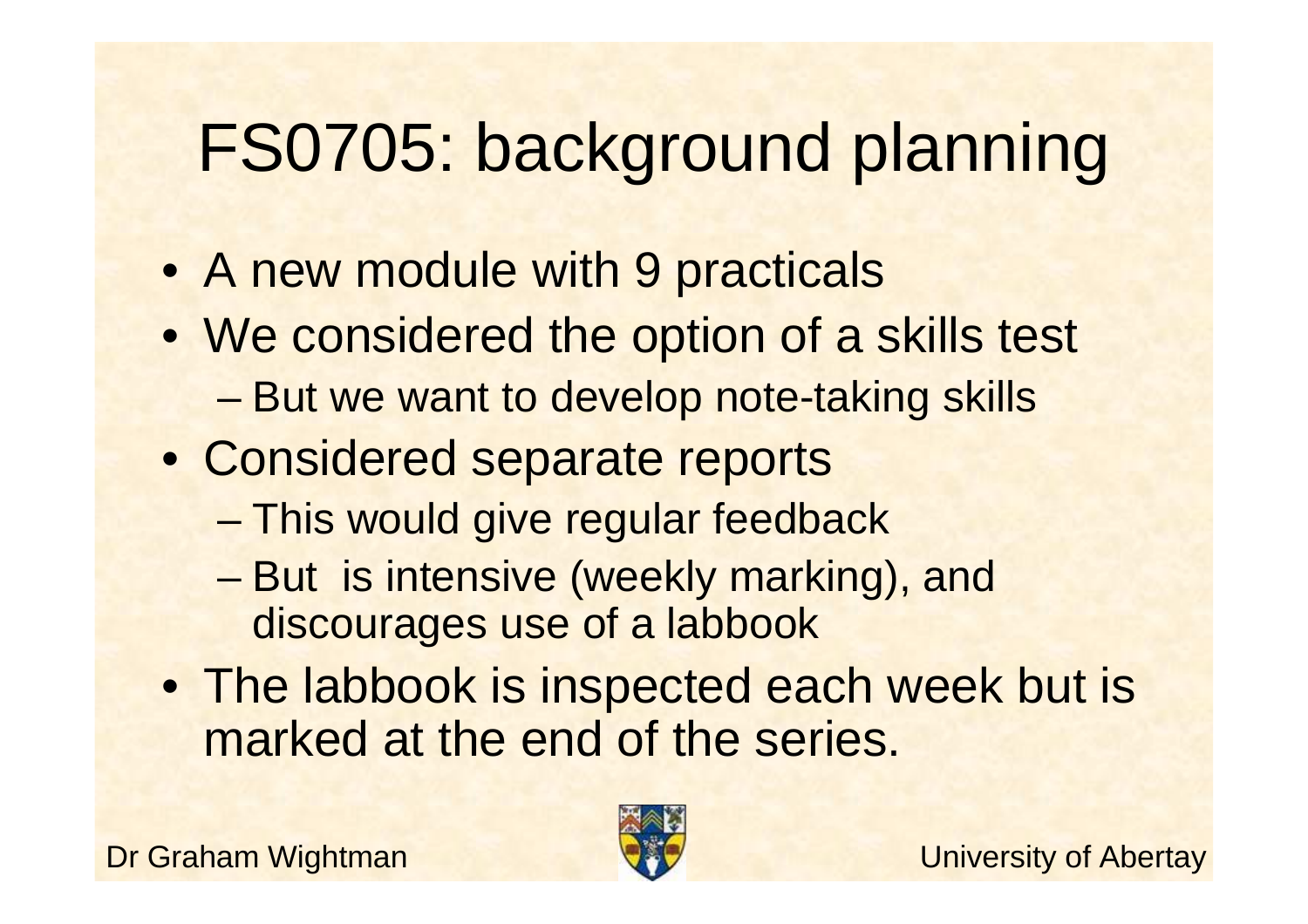### FS0705: our observations

- This has worked successfully, but was time-intensive for marking
- We are considering changing to laboratory examination forms on a weekly basis instead

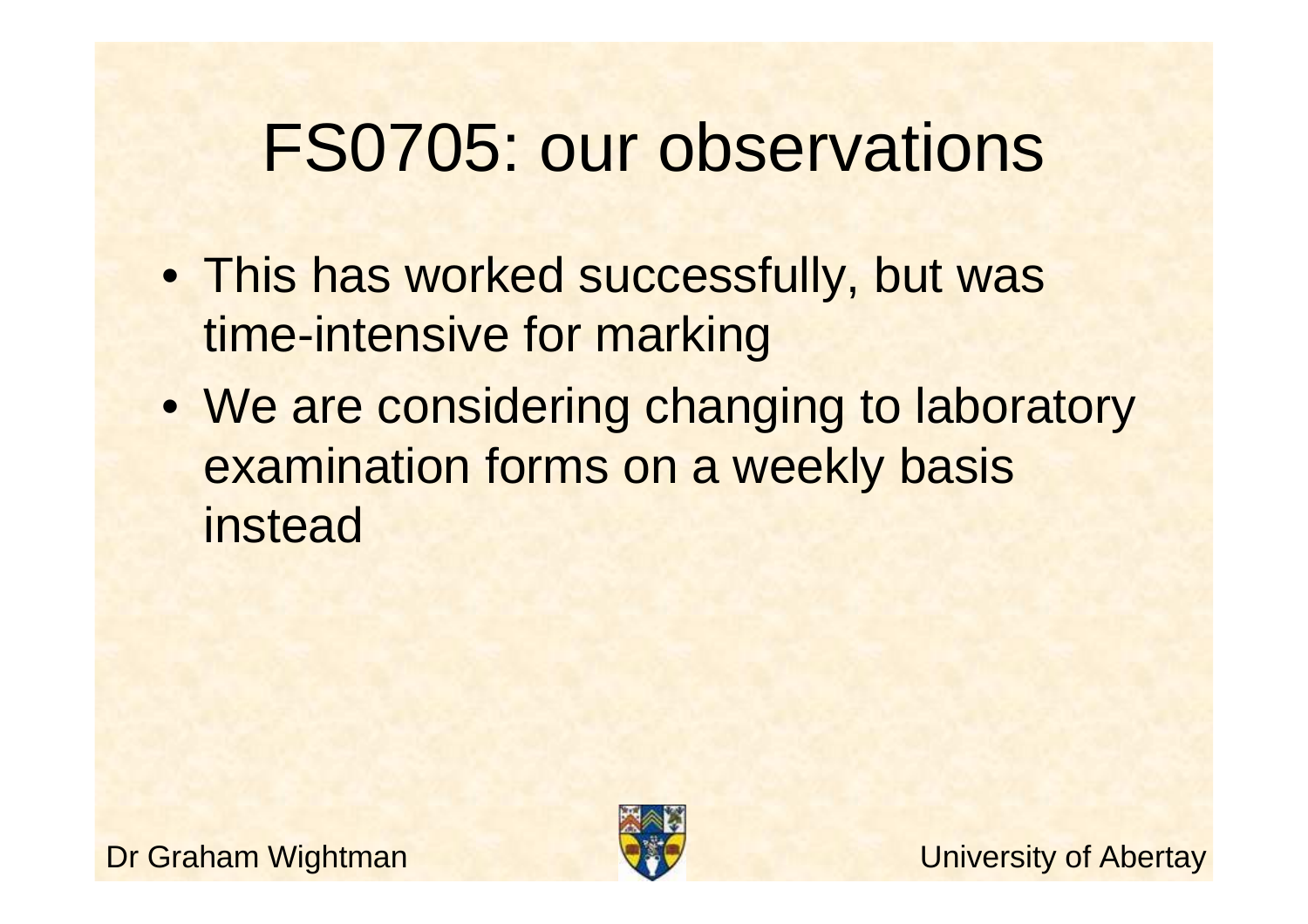### FS0802: the historical assessments

- A series of 9 practicals
- Used to be submission of a single full report
- Students were usually given a choice of 1 out of 2 practicals to allow for a bad day
- A problem with students not fully interacting with practical data until the write-up
- It is possible for students to take a chance and miss some practicals

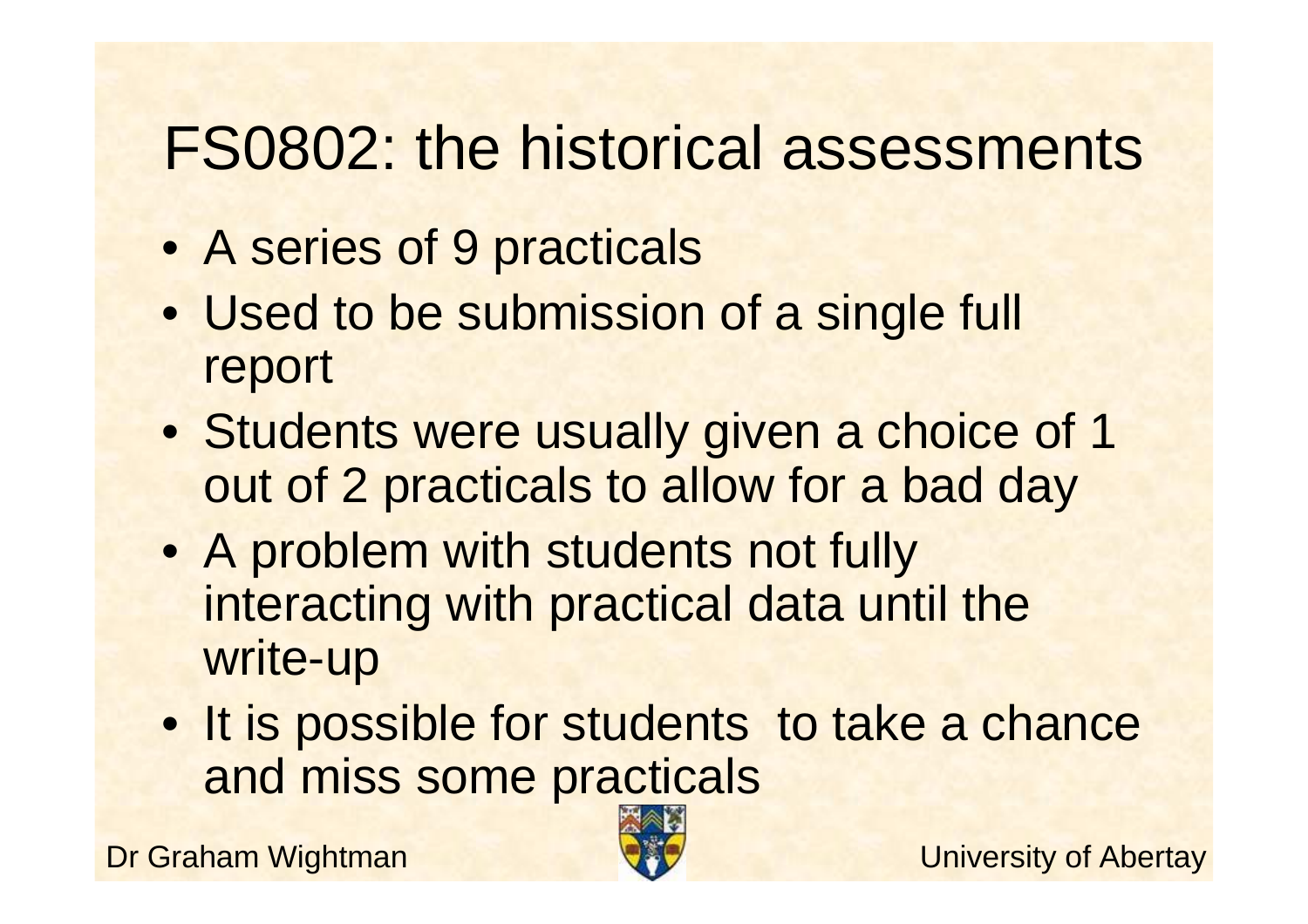### FS0802: our revised thinking

- Interpretation of analytical data is important
- Worksheets were available electronically





University of Abertay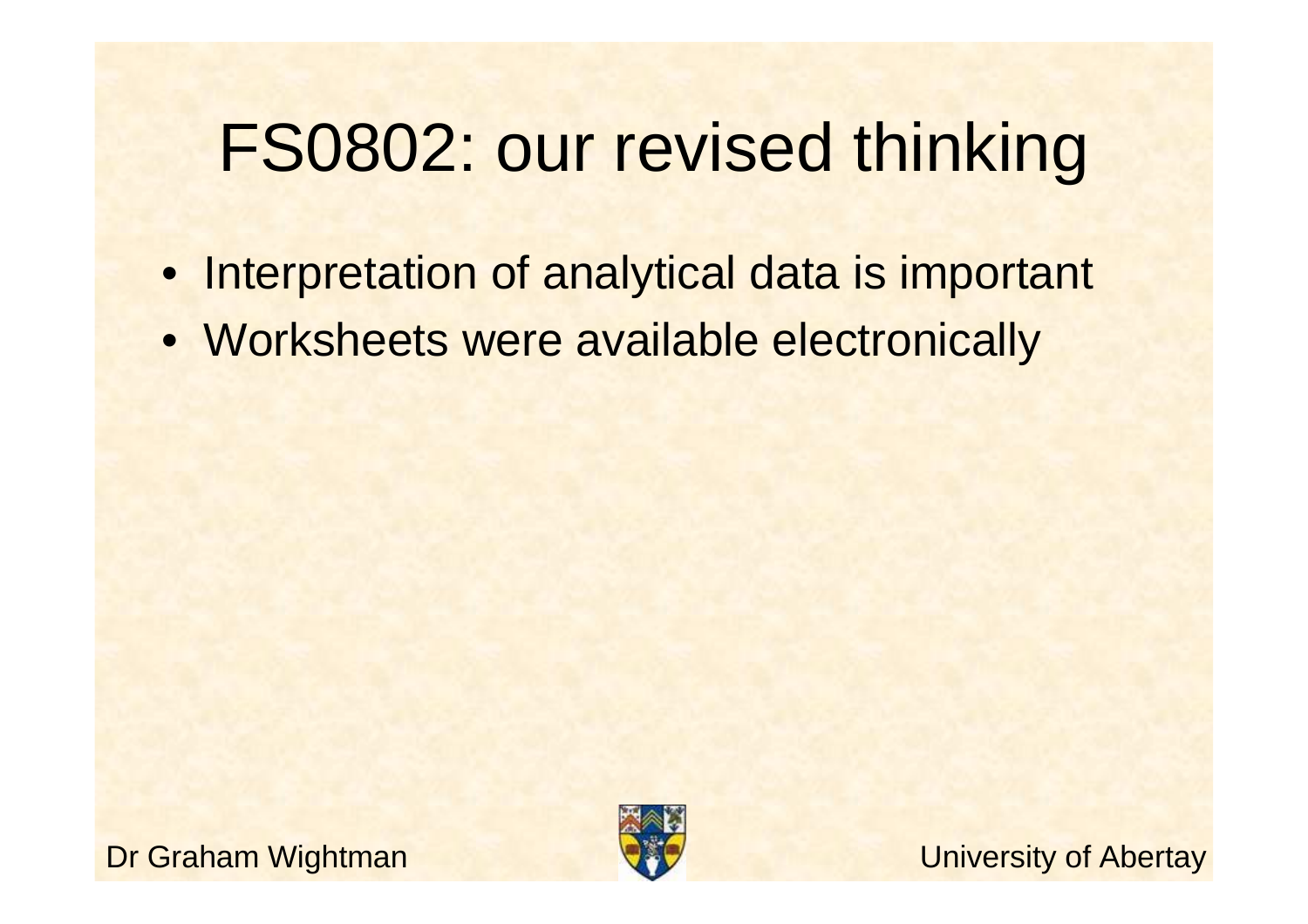FSD3D2 Foreis to C trem to at Atrahets

FS0802A Forensic Chemical Analysis

Practical Lab sheet for

#### Determination of Iron in Breakfast Cereal

Date of Experiment: \_\_\_\_\_\_\_\_\_\_\_\_\_\_\_\_\_\_\_\_\_\_\_\_\_\_\_\_\_\_\_\_

Name of Lab partner(s): Name of Lab partners is a state of the state of the state of the state of the state of

Results

Mass of dereal: \_\_\_\_\_\_\_\_\_

Wavelergti = \_\_\_\_\_\_\_

| Sample       |  |  |  |  |  |  |
|--------------|--|--|--|--|--|--|
| m La tandard |  |  |  |  |  |  |
| Ing Fe added |  |  |  |  |  |  |
| Absorbance   |  |  |  |  |  |  |

hiert Graphi

Hand Drawn Graphi

Use likitiatis note as ligrem oved. Label axes etc. Draw the best fit line. Scar hand drawn graphs and saue as a picture, then insert - Picture - From File. Make sure the inserted picture is legible if it can't be read, it can't be marked i-

Escel Graphs

You can hip it your results into Excelland create graphs which you can then copy into this Word Document.

Calculation.

Direct rion. Any mustalies title? Any errors? Interpretation? Look at the lab write-up requirements eigil do you have to comment on reproducibility.

June 2008

#### Conclusion. Short and clear. What were you trying to achieve?

G.Wightman

Page 1 of 1





University of Abertay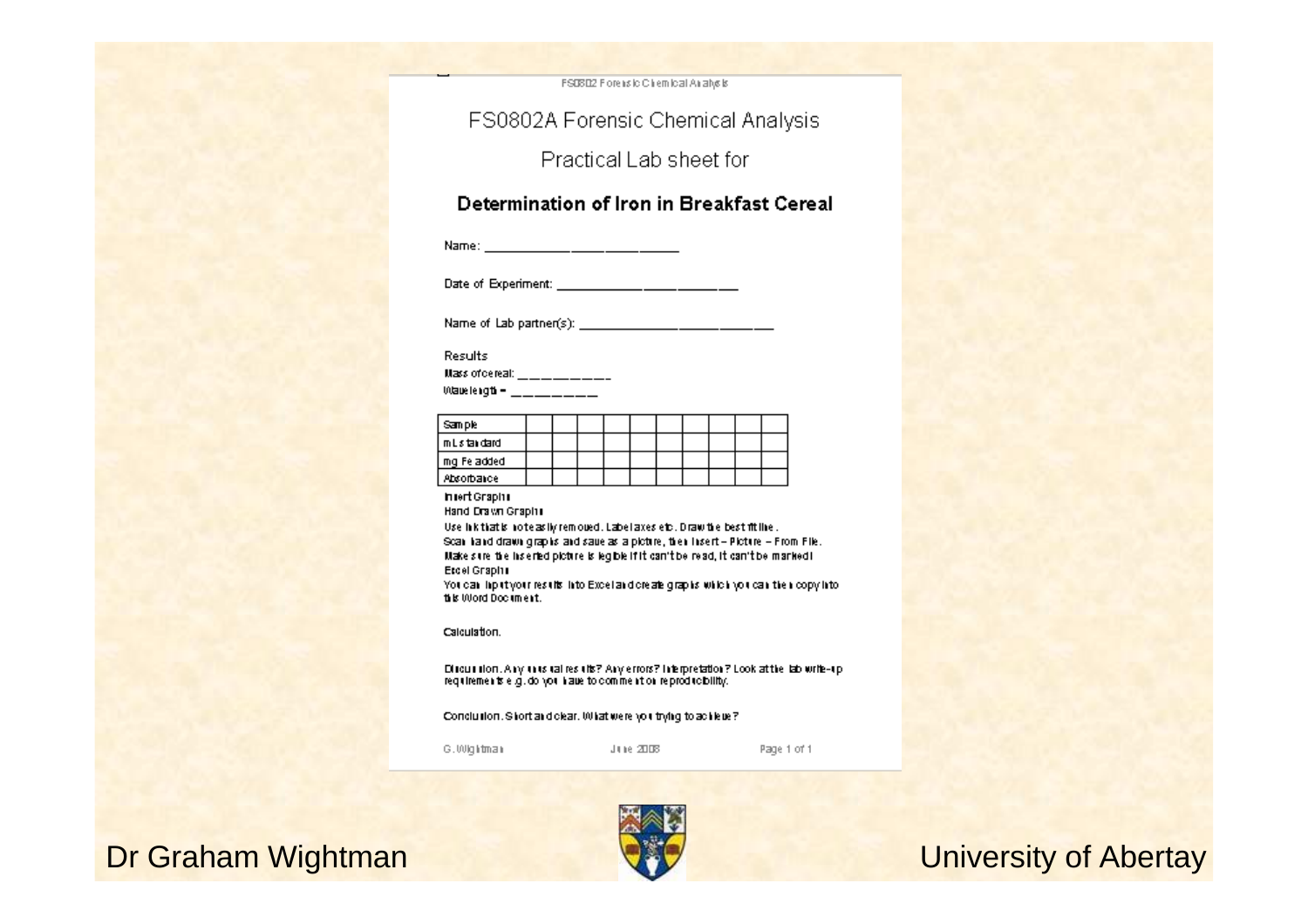## FS0802: our revised thinking

- Interpretation of analytical data is important
- Worksheets were available electronically
- Students submitted their results, a brief discussion and reflection, and a conclusion
- Feedback is given with a 2 week turnaround–A problem for first 4 weeks
- All worksheets are submitted with an overall reflection on the series

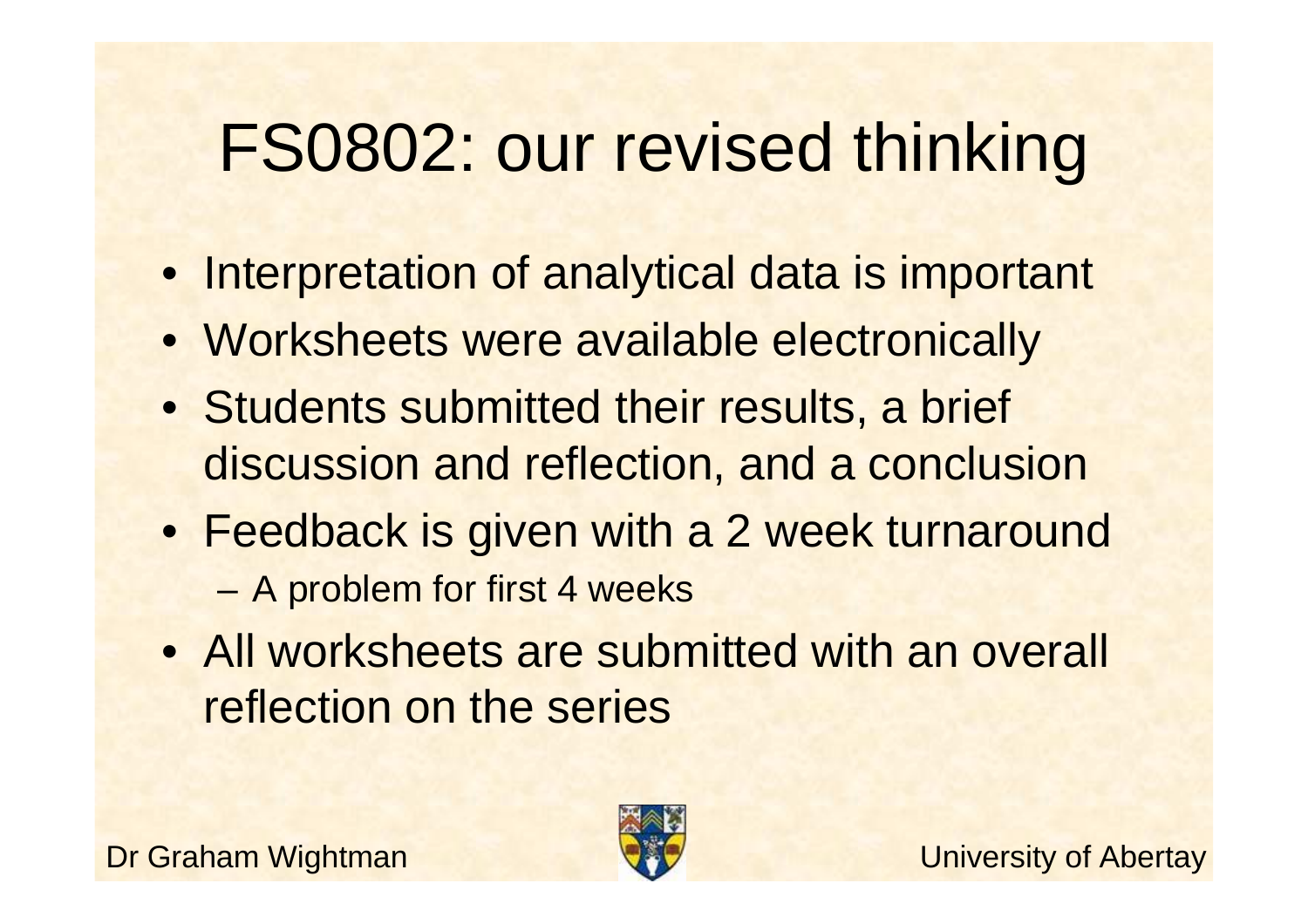# FS0802: marking

- Each worksheet was graded <sup>α</sup>, β, γ, or δ
- Grades were combined by an algorithm to give an overall grade
	- – How many reports need to be first class for the overall grade to be first class?
- This grade was then adjusted according to their reflection
	- – Evidence that they had been learning as the series progressed gave them an enhanced grade, and vice versa

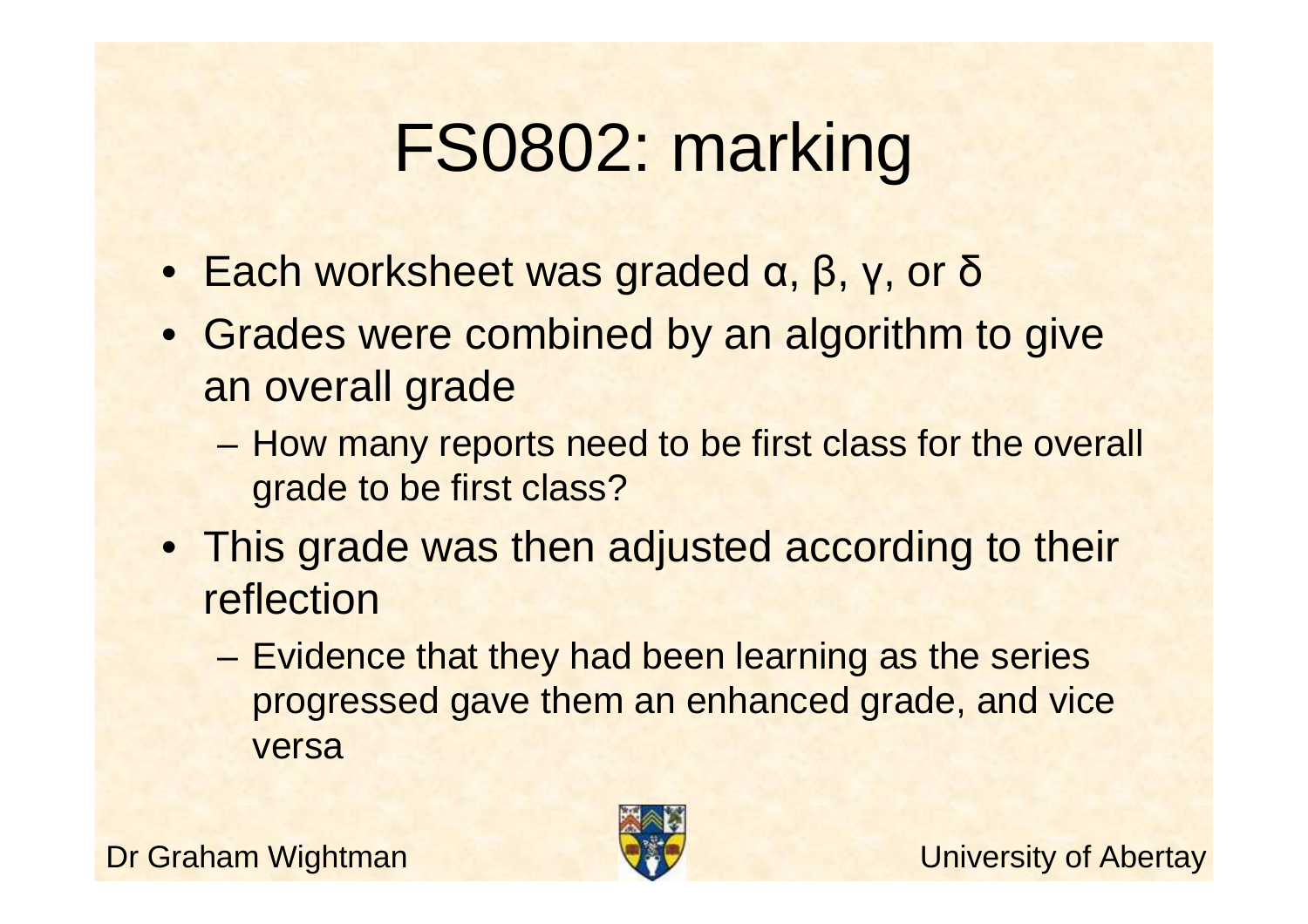# FS0802:future revision

- The portfolio generally worked well
- Weekly feedback was intensive for staff
- Students needed more guidance for the discussion and interpretation, so we will use questions in early practicals
- Students also need guidance on reflection to avoid listing feedback comments

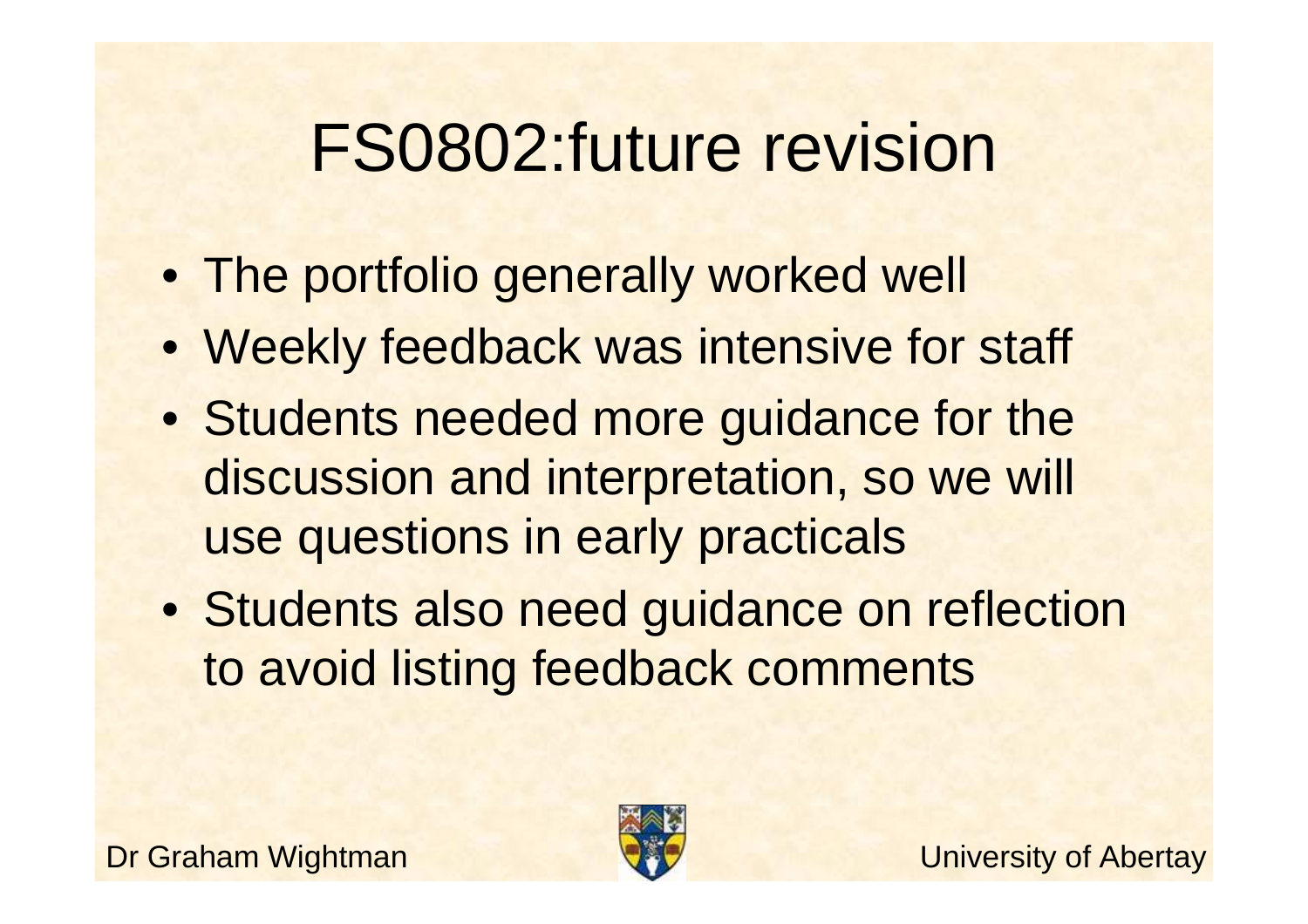# FS0901 and FS0902

- Assessment had been one practical write up plus a skills test.
- Students now submit a shortened submission for each practical
- A critical reflection is then added to complete the portfolio for marking

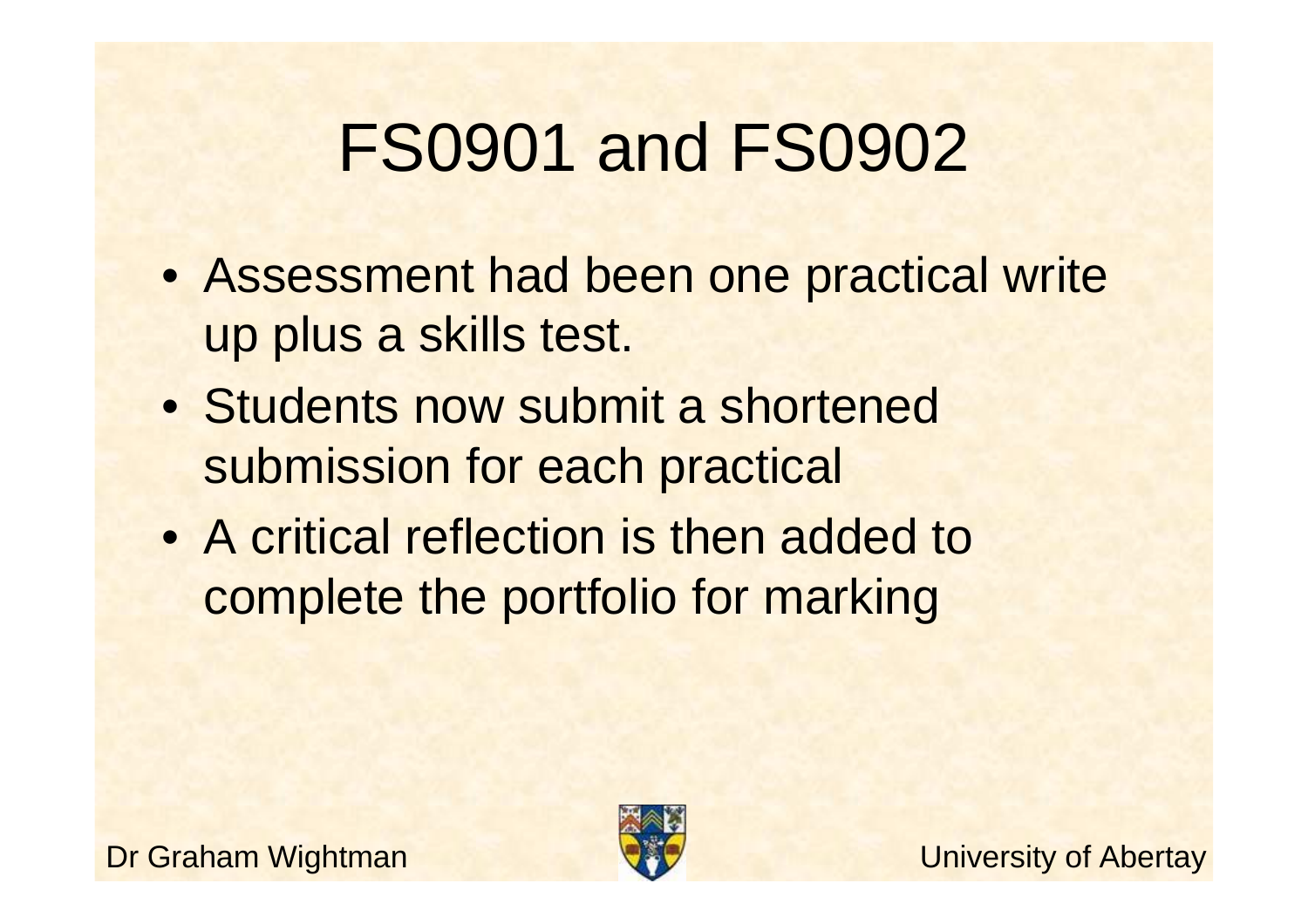# FS0901 and FS0902

- Students tended to prepare full write ups
- It was resource intensive for feedback and marking
- However, students have had to fully engage with result interpretation
- Next year clearer instructions will be given for simpler submissions

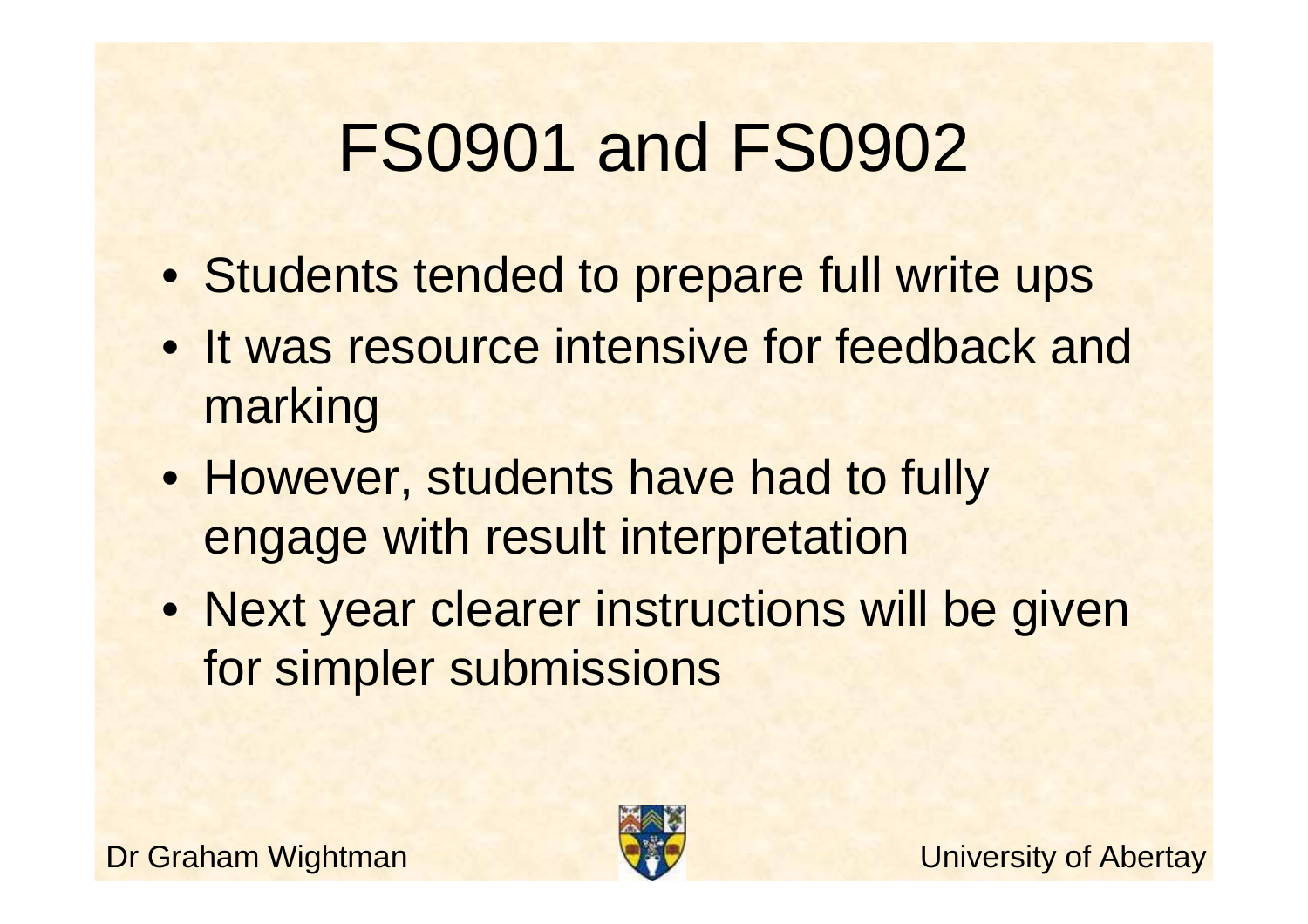# **Conclusions**

- Portfolios can be an effective assessment tool for chemistry-based practicals
- They need careful consideration to avoid excessive work for students and staff
- Marking schemes need to be transparent
- Students need clear guidance on what is required, particularly reflection.

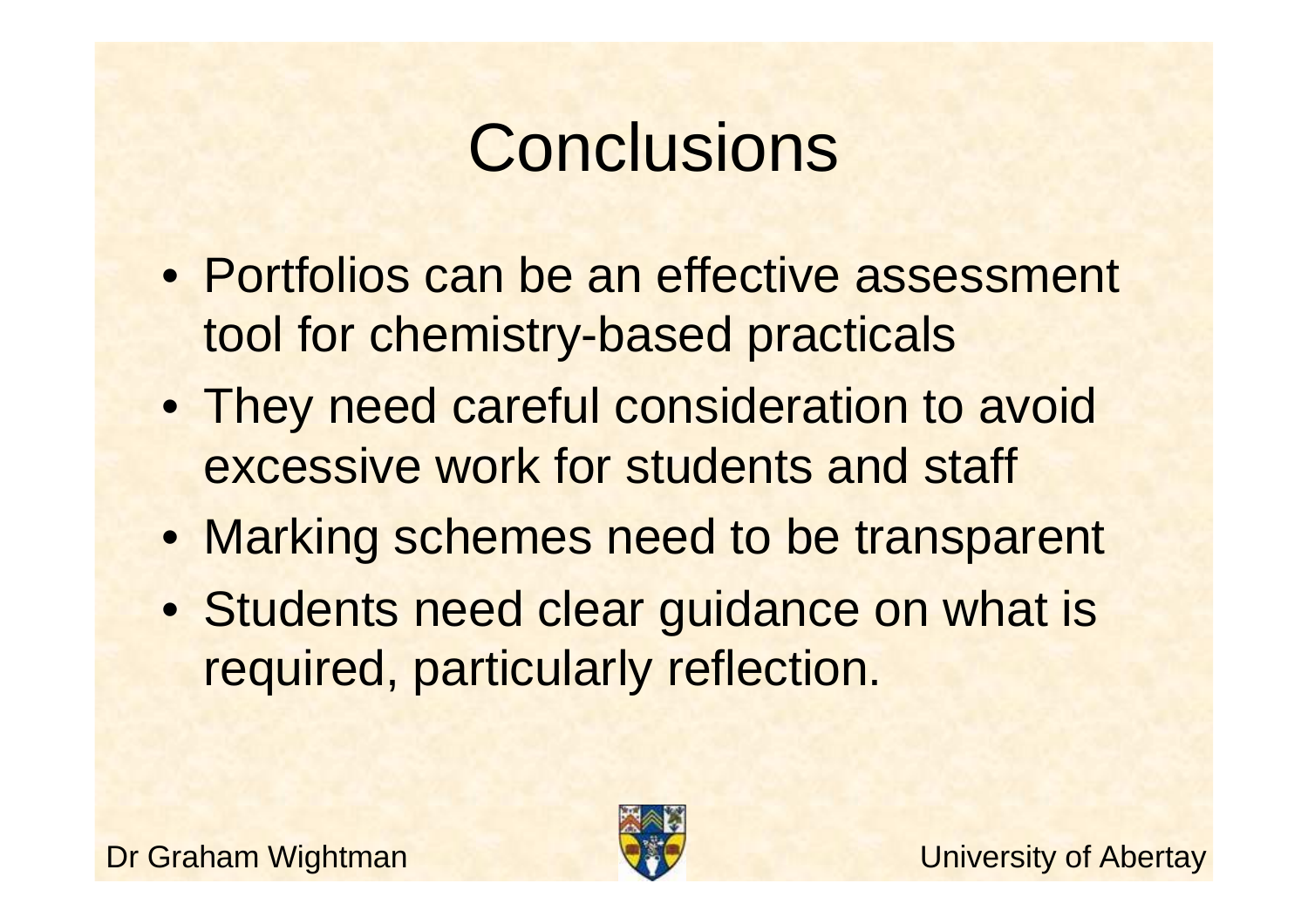# Acknowledgements

- Grateful acknowledgement is made of the input from other colleagues who co-teach on these modules:
- Ashok Adya
- Joanna Fraser
- Stacey Peace
- Isobel Stewart